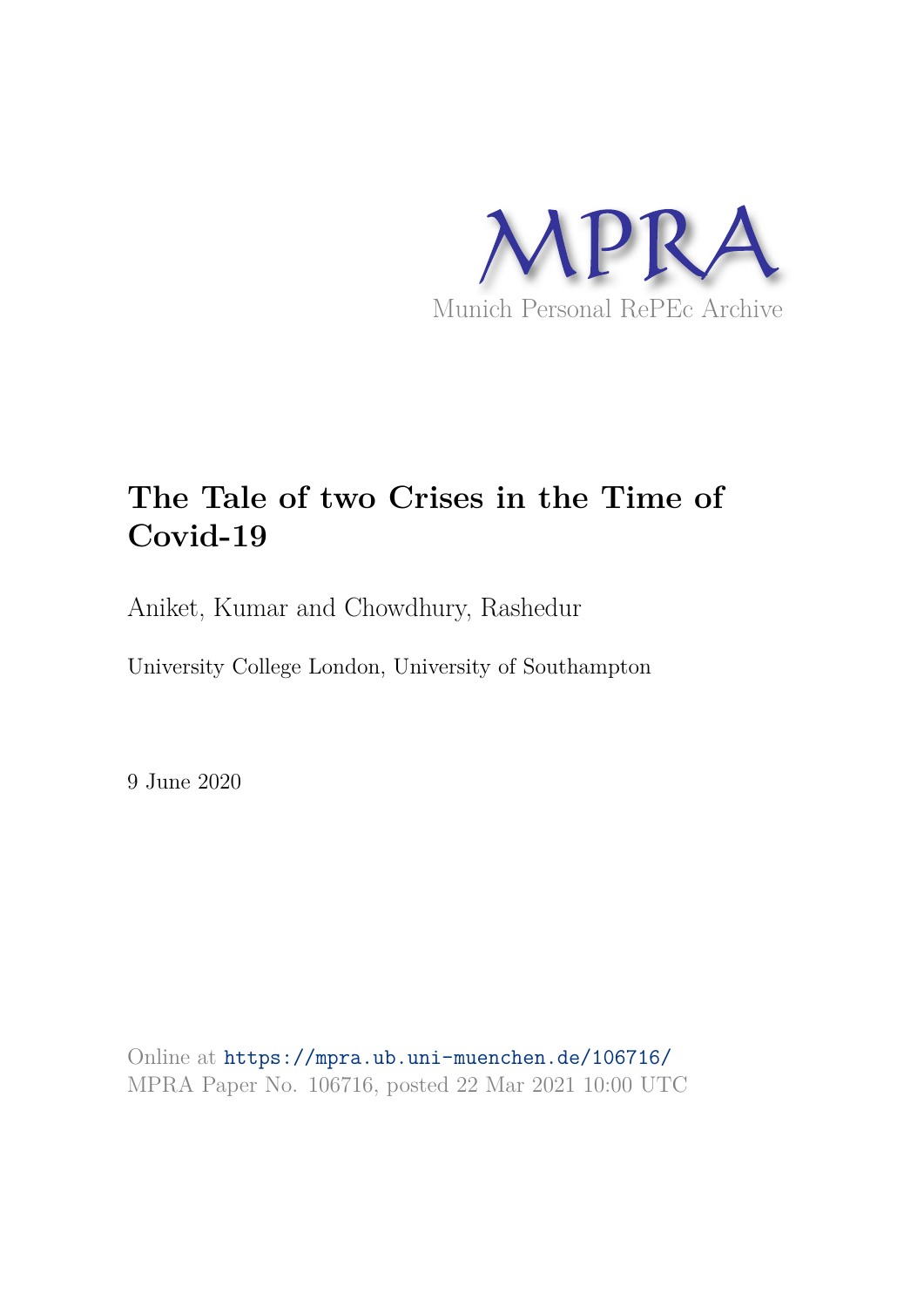## The Tale of two Crises in the Time of Covid-19

Kumar Aniket Faculty of Built Environment UCL

Rashedur Chowdhury Southampton Business School University of Southampton School

9 June 2020

#### **Abstract**

We document the challenges faced by a sub-district called Phulbari in Bangladesh during Covid-19 lockdown. We do so using a series of 24 interviews with a wide range of individuals conducted during May 2020. What emerges is a picture of an under-resourced local administration trying their best to cope with the situation. The local administration's efforts have been complemented by efforts of the civil society. While social distancing policies have potentially helped prevent a Covid-19 outbreak, it has created an economic crisis in its wake. We suggest some specific policy proposals that can help alleviate the economic crisis without risking an outbreak.

**Keywords:** Covid-19, Economic Development, Governance, Social Norms, Poverty, Pandemic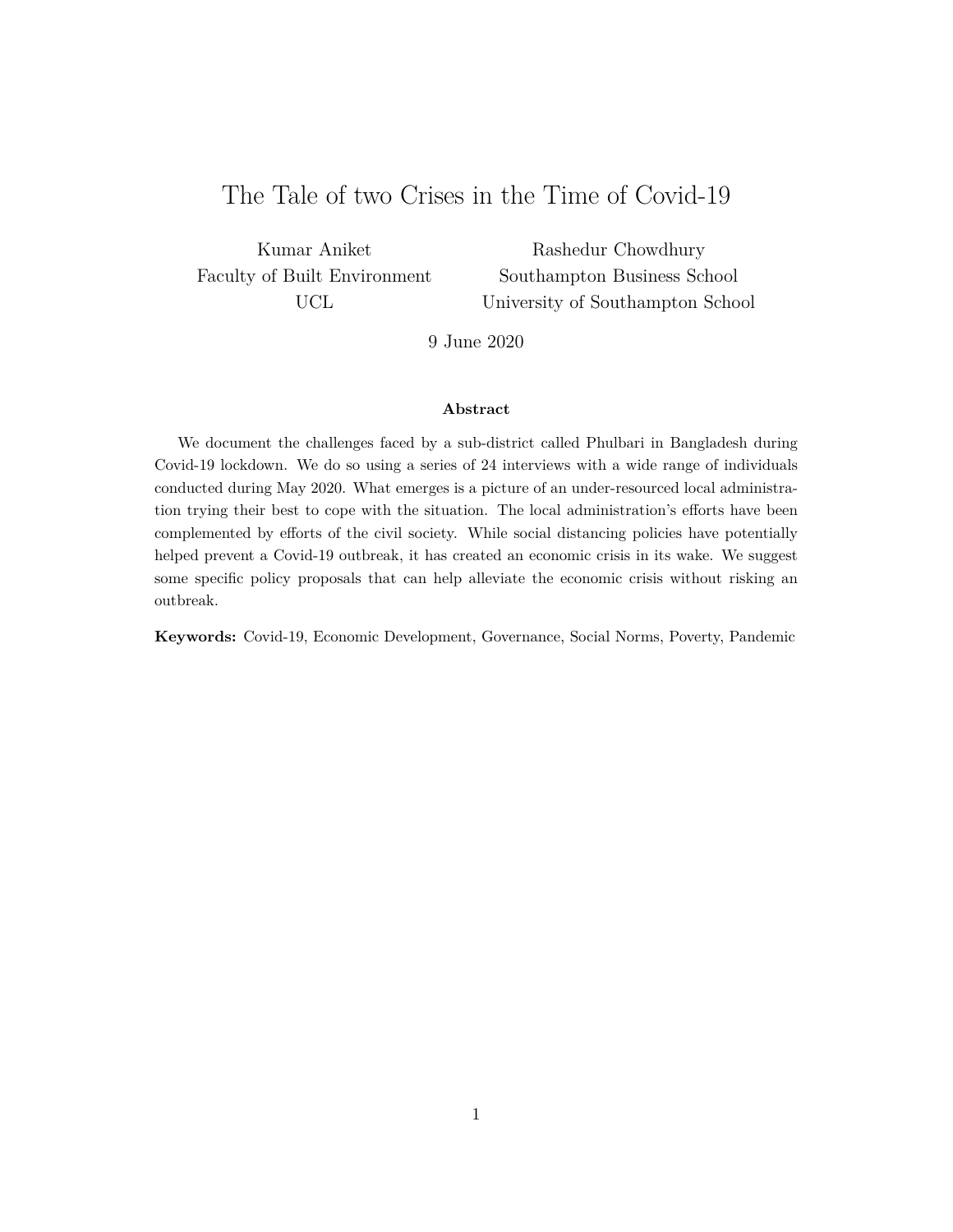## **1 Introduction**

With the lack of any available prophylactic for Covid-19, social distancing is the only course of action that can keep a population safe from an outbreak. Social distancing creates an equally severe crisis in its wake by taking away the livelihood of people. For the poor across the world who don't have savings to draw upon, the situation is even more precarious. While it is easy to obtain aggregate data about Covid-19 from across the world, a detailed picture of what is happening in different corners of the world is far more difficult to come by. We felt that we could contribute to the contemporary literature on Covid-19 by giving voice to a people living in a remote, almost forgotten, region of the world.

With a population of 176023 and a literacy rate of  $52.4\%$ , Phulbari sub-district is typical of a rural district in the developing country. The district is largely rural and agricultural with a smattering of garment and jute factories. The headquarter of the sub-district is a densely packed urban municipality area where approximately 20% of the population of the sub-district resides. While there has not been an outbreak Covid-19 in the area yet, Phulbari sub-district has taken measures in line with the Government of Bangladesh's national guidelines to prevent the outbreak. This has naturally created an economic crisis that disproportionately impacts the poor.

The analysis in this paper is based on a series of 24 interviews conducted with people living in Phulbari during May 2020. We interviewed a wide range of people to build a picture of how the community in Phulbari was coping with the twin crises.<sup>2</sup> These interviews paint a chaotic picture of life as it was being lived in during the time of Covid-19. We organise and present this reality in a set of tractable aggregate themes.

## **2 Awareness**

Everyone we interviewed was aware that *coronavirus* is an extremely infectious virus and could be transmitted from human to human through proximate contact. When asked where they had obtained information about the coronavirus, without exception, they all said they had obtained the information through either the television or through social media. Very few people mentioned newspapers as their source of information. When asked about what they could do to prevent getting infected from coronavirus, they all stressed the importance of social distancing and washing their hands and the importance of wearing a mask. A large proportion of the interviewees were aware that it was important to wash your hands for at least 20 seconds. It indicates that the Government's public health campaign has been effective in communicating and educating people in Bangladesh about how to prevent an outbreak of Covid-19.

<sup>&</sup>lt;sup>1</sup>Bangladesh Bureau of Statistics (2013)

<sup>2</sup>The individuals we interviewed included the Mayor of Phulbari municipality, a journalist, teachers, doctors, a nurse, local businessmen, local politicians, NGO workers, Imams of the local mosque, union leaders and a fish seller.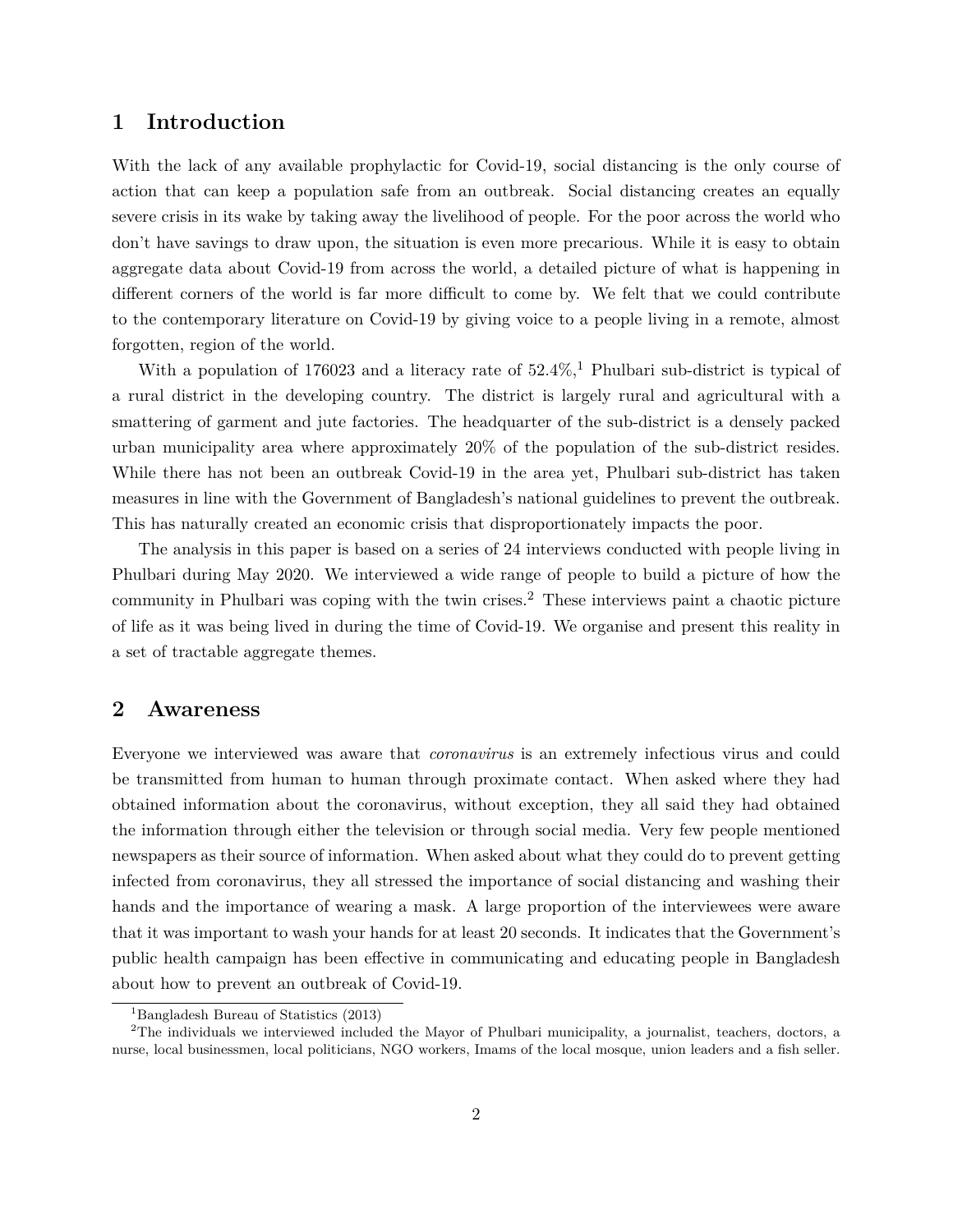A large number of people expressed a concern that while they would like to follow the social distancing guidelines, it was difficult to do so while others were not doing so. This was particularly a concern in crowded places like the local market. At its very essence, social distancing is a problem of strategic interaction where everyone is better off if everyone follows an established social distancing rule. Yet, social distancing can easily unravel leading to a chaotic outcome where everyone is worse off. The outcomes can thus be Pareto-ranked.<sup>3</sup>

## **3 Coordination Problem in Social Distancing**

In a social interaction, the impact of an individual's social distancing action is complementary to the actions of the other individuals. That is, social distancing only has an impact if others are doing it too. The social distancing problem can thus be analysed as a symmetric-action simultaneousmove-game where there is an inherent complementarity between the action of individuals. It is a *coordination game* with multiple equilibria that can be Pareto-ranked (Cooper, 1999). In a pandemic, the cost or the burden social distancing imposes on each individual may determine which one of the equilibria ends up becoming the focal point. Our interviews helped us examine the factors that determine the cost the social distancing imposes on individuals in Phulbari.

Van Huyck et al. (1990) and Van Huyck et al. (2007) have shown in laboratory experiments that small groups can coordinate on Pareto superior equilibrium and the ability to coordinate on Pareto superior equilibrium disappears as the group size increases. Intuitively, this suggests that groups can converge to a new governing social norm if the size of the group is small and the membership of the group is stable. Yet, it is difficult to do so in large groups without stable membership. Hence, the perennial problem of creating order within the chaos of urban sprawl in a developing country.

There are to be echos of the tragedy of the commons<sup>4</sup> in this new social distancing problem (Hardin, 1968), which can be solved by establishing a set of governing norms that ensure social cooperation (Ostrom, 1990). Stability of the membership is key in this phenomenon. Social cooperation often hinges on shared history, values and resources. Provision of commons require social interaction, social networking, shared understanding and social cooperation. In evolutionary biology, Dugatkin (1999) classifies social-cooperation into the following four categories: kin and family selection, direct reciprocity, selfish teamwork and group altruism. Direct reciprocity and selfish teamwork have direct relevance to understanding how social cooperation can be achieved in a coordination game where the players have no pre-existing relationship to start with. It is best described by Ostrom (1990, pp. 183-184) in the following quote.

<sup>&</sup>lt;sup>3</sup>An outcome where everyone makes an effort to social distance is Pareto-superior to the outcome where everyone gives up on social distancing because either it is very costly to carry out or is ineffective because no one else is following it.

<sup>4</sup>Tragedy of the commons occurs when individuals act independently in their own self-interest and pursue actions that are contrary to the collective common good. The tragedy of the commons applies to the class of situations where a well-defined collective common good exists.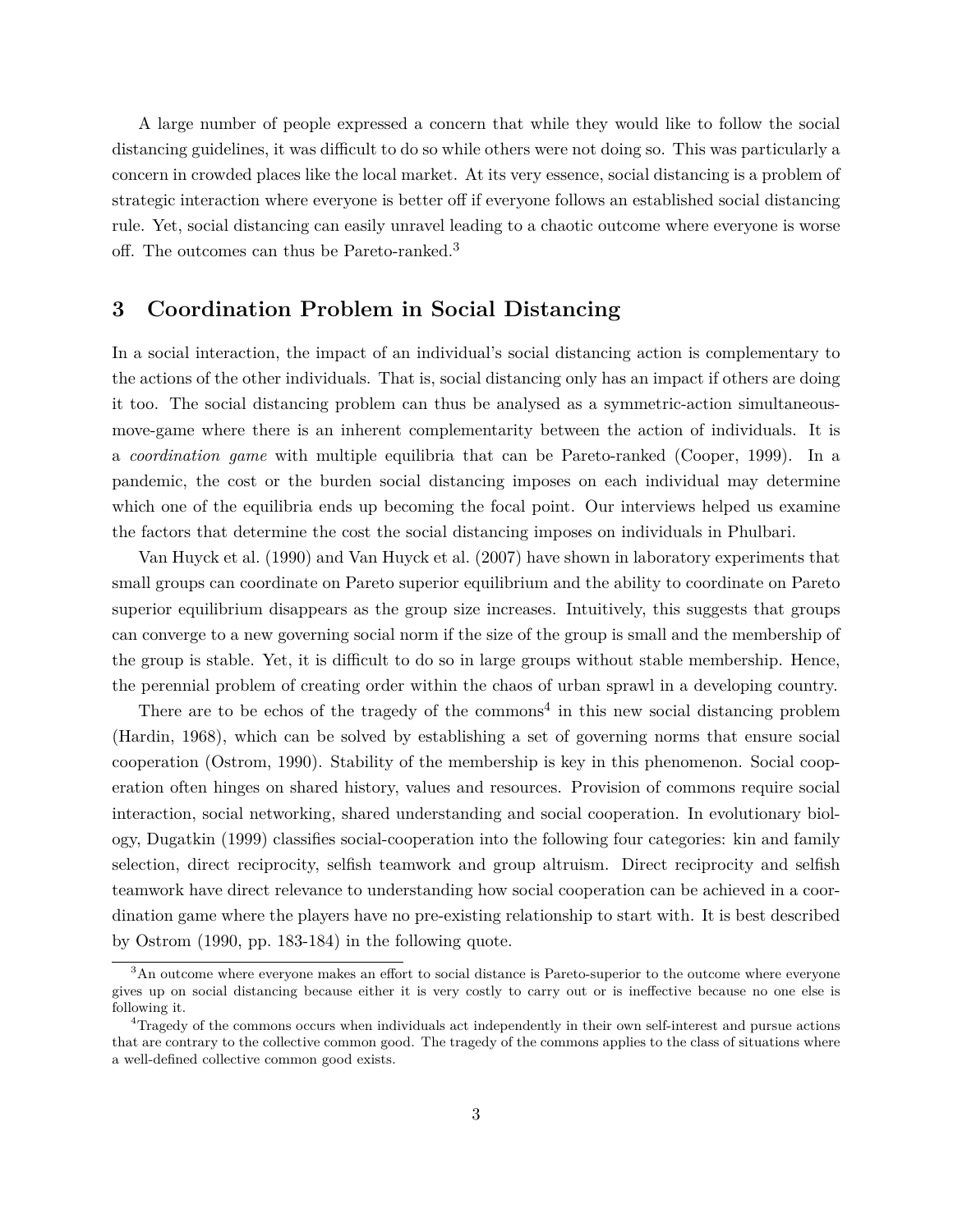"In small-scale CPRs<sup>5</sup> individuals repeatedly communicate and interact with one and another in a localised physical setting …develop shared norms and patterns of reciprocity."

Ostrom's governance system requires a stable group of users, establishing the rules of usages, speed and accuracy in detecting any deviation from the established rules and using graduated sanctions to enforce the established rules. Yet, urban sprawls in developing countries often struggle to establish a set of governing norms on their own. The ephemeral nature of the social interaction in congested urban spaces inhibit the creation of social relationships and thus become an impediment for social cooperation.<sup>6</sup>

#### **3.1 Congested Spaces**

Our interviewees indicate that the local market in the Phulbari was one such congested urban space and maintaining the social distance required in the local market required considerable effort. While the fear of the unknown helped establish social distancing as the norm in the early stages of the pandemic, over time as the fear of the worst has not materialised, people grew tired of the social distancing and reverted back their old way of interacting. What also worried the interviewees was that the proportion of people wearing masks in public in May 2020 remained low. The price of masks is 15 Taka (0.18 USD) and may explain their limited adoption by the people who simply cannot afford to buy a mask Masks are uncomfortable to wear in warm weather its use had declined as the weather got warm. Similarly, the cost of soap is 10 Taka (0.12 USD), which may limit how prevalent hand-washing is amongst people of Phulbari.

Apart from the market, people also tend to congregate at places of worship. While people were following the government guidance and praying at home in April, the attendance at the mosque has increased in May. This may possibly be due to Ramadan. We interviewed two imams from the local mosque in Phulbari. While they seemed to be aware of the basic principles of social distancing and hand-washing, they seemed keen to interpret the pandemic from their own perspective. One of the imams correctly pointed out that "prophet (SWT) forbade anyone to go out of any area where a pandemic is taking place" and "the people who are poor have a right over the wealth of the solvent". While these responses seemed useful and effective in combating the pandemic, other pronouncements seemed odd and troubling. There were responses like "virus is a divine punishment from Allah", "we have to stay away from adultery" and "we cannot let women out of their covers." The risk is that if over time there is a possibility that early consensus created by the government through its public health campaign about Covid-19 may start to fragment as over time. There is a long history of vaccine-hesitancy which has resulted from a clash between religious belief and

<sup>5</sup> common-pool resources

 ${}^{6}$ Parikh et al. (2015) documents how some Indian slums have solved these coordination problems through infrastructure investment.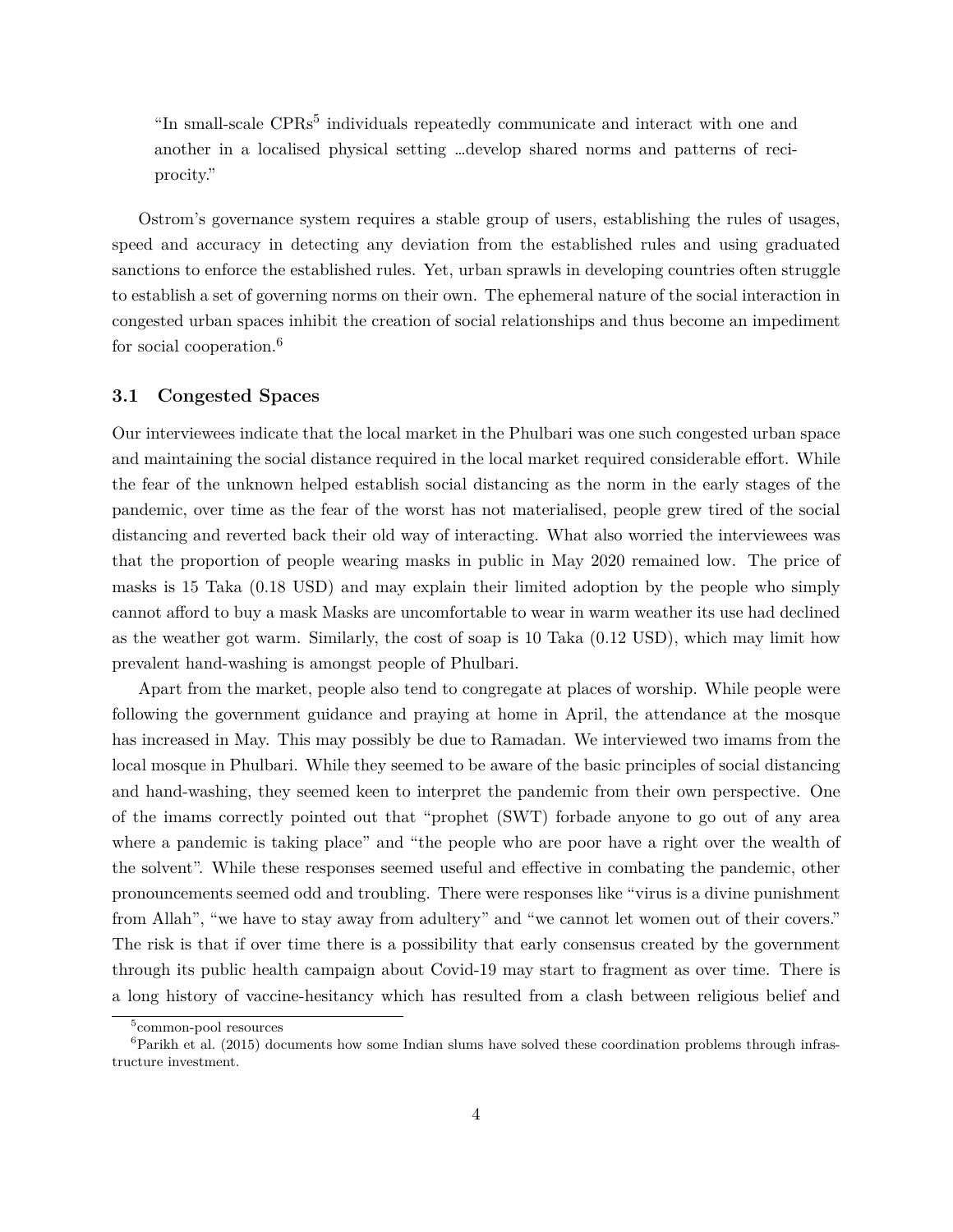scientific ideas as documented by papers like campaigns Dubé et al. (2013), Blume (2006), Swales (1992) and Storm (2011). It would be wise for the local administration to keep the Imams on their side, especially in areas like Phulbari where the literacy rate was only 52.4% at the last census in 2011 (Bangladesh Bureau of Statistics, 2013).

#### **3.2 Role of Sub-District Coordination Committee**

Ministry of Health and Family Welfare (2020) document sets out in detail the Government of Bangladesh's Covid-19 response plan. A key part of the plan is to establish a hierarchical system of coordinating committees at national, divisional, district and sub-district levels to combat the pandemic.<sup>7</sup> The role of the lowest level coordinating committee, the Sub-district Coordination Committee is to increase the awareness about the pandemic, ensure that the infected are quarantined, implement the national guidelines, coordinate with other committees upstream and implement their instructions in the sub-district.

The Phulbari sub-district coordination committee is composed of the Sub-district's Chief Executive Officer (UNO), Health Officer, Police sub-inspector and a local journalist. The inclusion of the journalist is not prescribed in Ministry of Health and Family Welfare (2020) and can be seen as a pro-active measure to by the local administration to include a representative to the civil society in coordination committee.

The Phulbari sub-district coordination committee was often mentioned by the interviewees. They all said that Phulbari sub-district committee had been proactive. Their most visible action so far has been to move the market from its old congested location to an open field. As we discuss below, recent papers have shown that patterns of aerosol dispersal exhaled by infected individuals outdoors dramatically decreases the risk of infection outdoors. It also reduces the effort individuals have to make to maintain social distance while shopping, making it much easier for society to adopt social distancing as its new social norm. Such changes can potentially change the focal point in the coordination game. Our interviewees were positive about the role police and the army had played hitherto in the area. It indicates that the law enforcement arm of the government has not been used to enforce social distancing through coercion. This is an example of how the coordination problem in social distancing can be solved without resorting to the coercion by simply reducing the effort people need to exert in order to follow the rules of social distancing.

All the interviewees did express their concern that while social distancing followed in some places like the market and hospital, people do not follow it in other congested places. The municipality of Phulbari had a density of 2166 individuals per square kilometer at the last census in 2011 (Bangladesh Bureau of Statistics, 2013). Given its high density, ensuring adherence to social distance policy within Phulbari is likely to remain a formidable challenge.

The Mayor Municipality in the interview said that he had taken several steps like using bleach

<sup>7</sup>For administrative purposes, Bangladesh is divided into 8 divisions, 64 Districts and 492 Sub-Districts.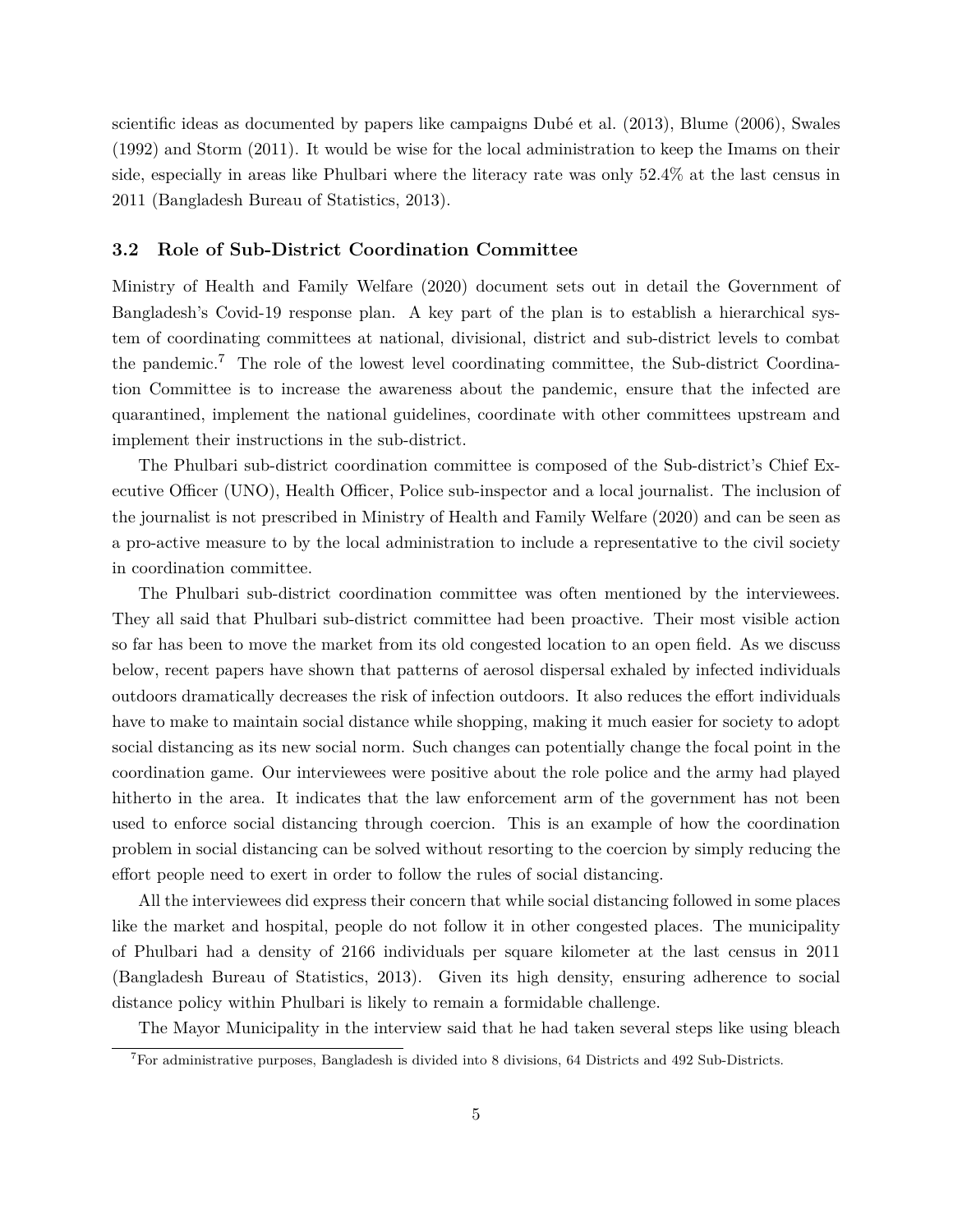to disinfect the street and broadcasting public health messages over the loudspeakers to create awareness about coronavirus amongst the people living in Phulbari. He also said that he had played a proactive role in facilitating the move of the market from its earlier congested location to an open field.

### **4 The economic crisis**

All interviewees expressed concerned about the burden of the economic cost that pandemic has imposed on society. The restriction on the work was eased in early May in Bangladesh with the precondition that social distancing is practised at workplaces. A large number of our interviewees said that they were worried about the cramped conditions the workers in the garment factory worked under. Unfortunately, we have no direct evidence of whether social distancing rules are being adhered to or not within garment factories and other places of work in Phulbari.

The Government of Bangladesh announced that it would start selling the coarse variety of rice at a subsidised price of 10 Taka (0.12 USD) per kg through an open market sale.<sup>8</sup> Government's objective was to stave off starvation resulting from the lockdown announced on 26th March 2020. Amid allegation of misappropriation, the open market sale was abandoned and the government switched to a system where only people with the ration card could buy the subsidised rice. Both the Mayor of Phulbari Municipality and the journalist expressed concern about the ration card scheme. They said that the poor and needy had not been able to obtain a ration card in order to avail of the subsidised rice scheme.

While in theory, the ration card allows for effective targeting for a benefit-in-kind scheme, the reality is that it imposes a huge logistical burden on any bureaucratic system, let alone one in a developing country facing the threat of a pandemic. Effective targeting requires fiscal capacity,<sup>9</sup> which is the root cause of lack of development. While it may seem like an insurmountable problem, Besley and Persson (2009) present evidence that crisis presents an opportunity to develop their common-interest public goods.<sup>10</sup>

Besley and Burgess (2001) examine how the government responds to droughts and floods using a panel data spanning 34 years across 16 Indian states. Besley and Burgess (2001) show that an increase in the level of newspaper circulation at the local level is associated with an increase in the government's response to natural shocks like droughts and floods. This highlights the role local media can potentially play in making the government more responsive to local emergencies.

Reinikka and Svensson (2004) document the corruption in the school funding system in Uganda

<sup>8</sup>The Financial Express (2020) reported on 23 March 2020 that the coarse variety of rice was retailing at 46 Taka (0.54 USD) per kg.

<sup>9</sup>Fiscal capacity is the ability of the government to tax economic activity and use the revenues to carry out other functions of the state like providing public goods.

 $10$ Besley and Persson (2009) look at the role war plays in creating common-interest public goods. The mobilisation effort required during a war is not unlike the one required during a pandemic.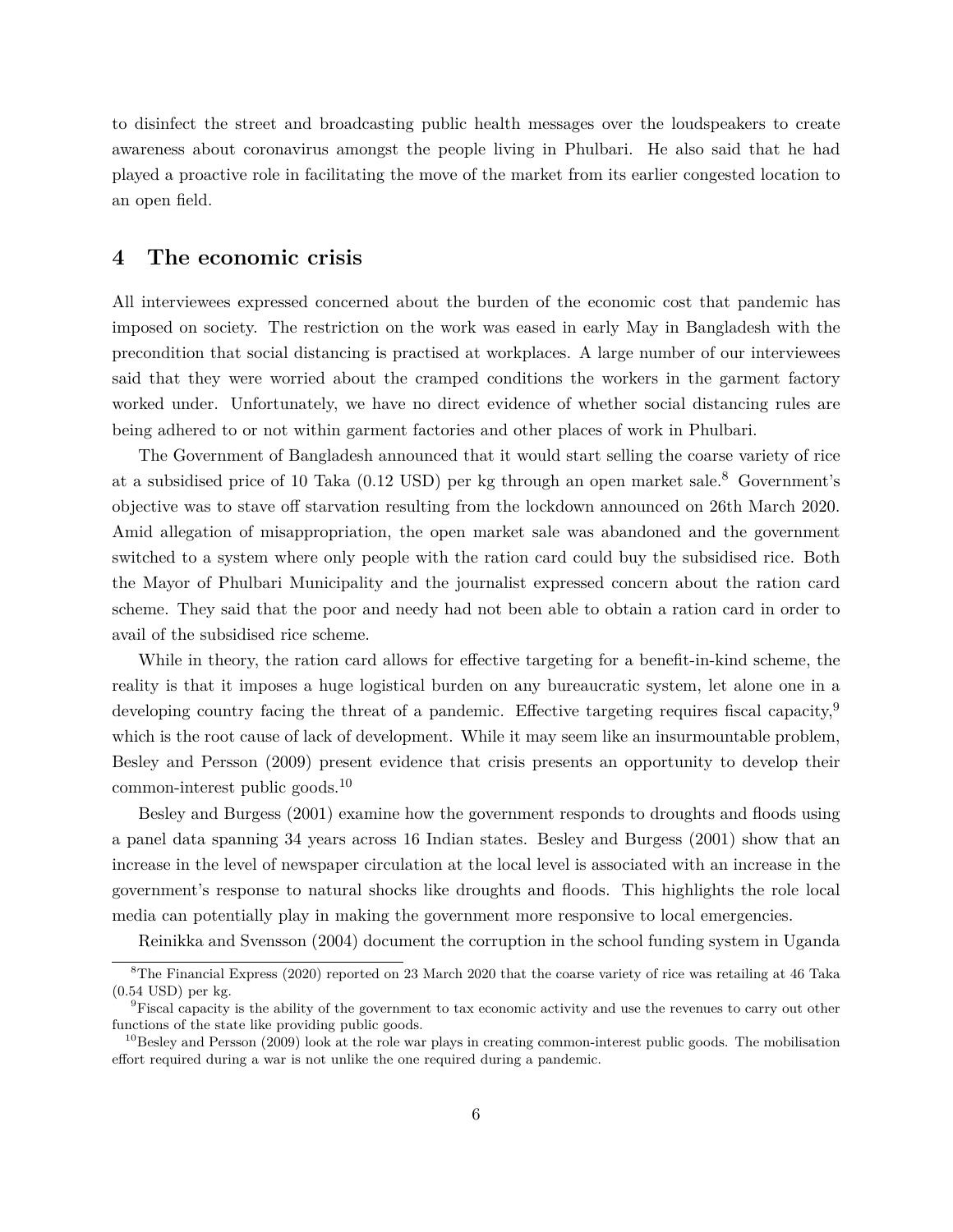in the early 1990s. The local schools received only 13% of the grants allocated to them by the central government. In an effort to reduce this leakage of funds, the Central government started publishing information about school grants in the local newspapers. As a result, the schools started receiving most of the funds allocated to them. Reinikka and Svensson (2004) show how making information public can be a powerful deterrent for local capture of funds. Once the local community and school heads were empowered with information about the funding, they started using this information to extract the funding allocated to them from the local administration.

While modern telecommunication revolution has altered the media landscape, the ideas in Besley and Burgess (2001) and Reinikka and Svensson (2004) remain as relevant today as they ever were. Both papers show that large government machinery creates dark corners within its labyrinth that can then be exploited by government insiders to enrich themselves. Or these dark corners could simply induce inertia in the system. Information empowers people, which they can then use to draw out better governance from the government machinery.

## **5 Concluding Comments**

While Phulbari has been able to keep an outbreak of Covid-19 at bay through either luck or intent, it has reduced the economic activity in the area. The poor especially are affected by reduced economic activity. Our interviews indicate that the local administration's capacity is limited and it is stretched beyond capacity. With its limited capacity, the Sub-district Coordinating committee has been effective in carrying out roles that are not resource-intensive. These include creating awareness through a local public health campaign and facilitating measures like moving the location of the market that make social distancing easier to maintain. The involvement of a journalist in the Sub-district coordination committee is a positive sign. It gives the Committee access to valuable information about society at large.

Yet, there is an economic crisis gathering pace while Phulbari waits out Covid-19 pandemic. The economic crisis in the long-run may turn out to be as unforgiving as the pandemic. Counter-acting the economic crisis may require a greater investment of resources than combatting the pandemic.

#### **5.1 Policy Proposals**

We make three specific proposals that are not resource-intensive and could potentially alleviate the economic crisis without increasing the risk of a Covid-19 outbreak.

**Proposal 1:** *As far as possible move the economic activity outdoors. If it is not possible to do so, ensure that there is adequate ventilation in enclosed workspaces that effectively disperses the aerosol exhaled by workers. This kind of ventilation can be created by simply opening the windows and ensuring that the fans push the air towards the windows.*

Lu et al. (2020) carefully studies the transmission of Covid-19 in a Chinese restaurant in early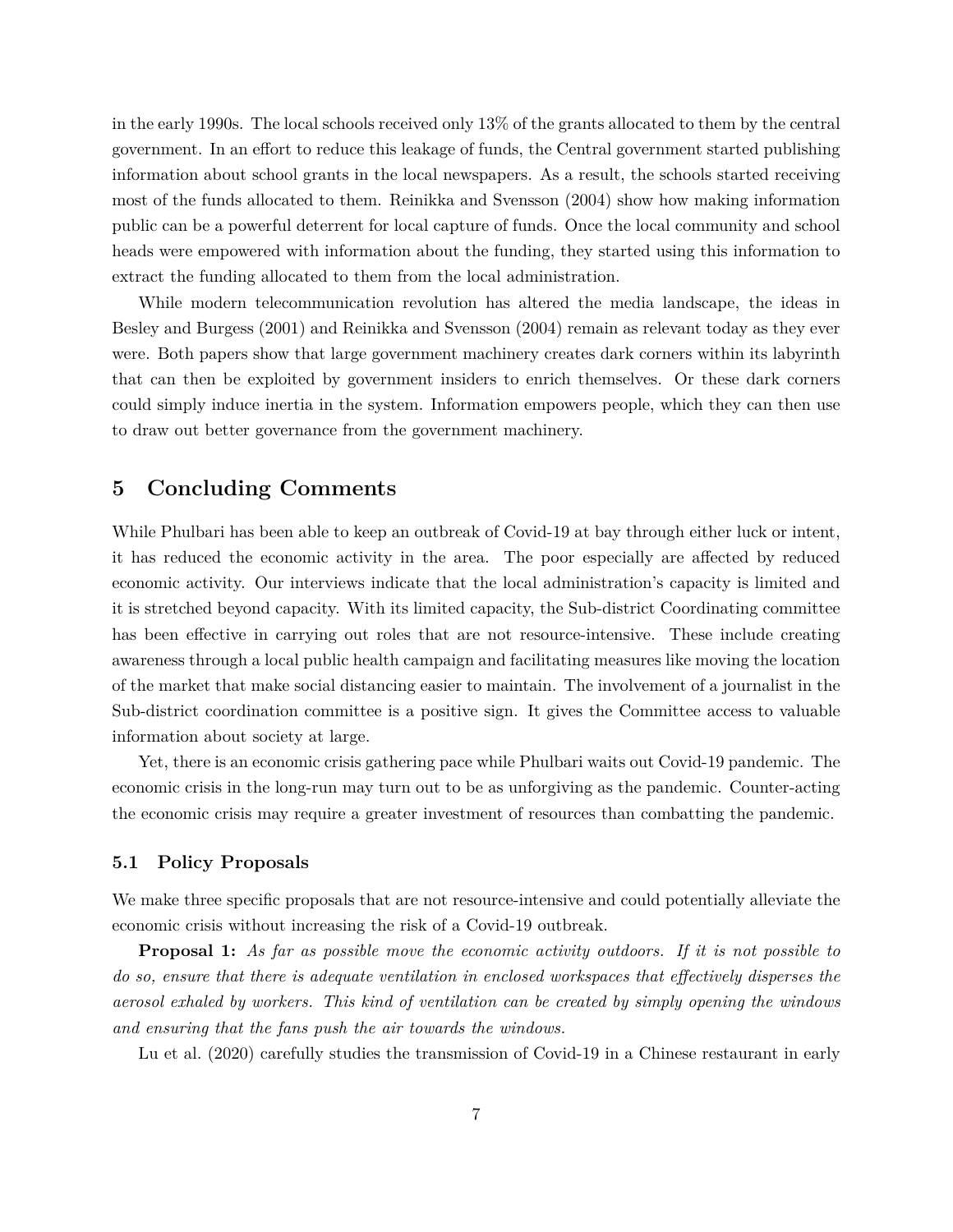February where an infected person passed on the infection to people sitting on three tables in one row but not to the rest of the people in the restaurant. What was striking was that the paper showed infection pattern was consistent with the airflow pattern created by the air-conditioning. Liu et al. (2020) examine the aerosol concentration of Severe Acute Respiratory Syndrome Coronavirus 2 (SARS-CoV-2) RNA concentration within two Wuhan hospitals. They found that the aerosol concentration of SARS-CoV-2 RNA was low in well-ventilated areas like the isolation wards but much higher in low ventilated areas like the patient's toilets and staff areas. In on-going practiceoriented work, Louise Walsh from Cambridge University<sup>11</sup> shows that replacing the standard mixing ventilation in hospitals with partial cross-ventilation reduces the risk of Covid-19 infection between patients in hospitals.

What matters is not just *whether* or not an interaction between the infected and the susceptible occurs, what matters is *where* that interaction occurs. The reproduction rate is higher indoors. Further, the pattern of ventilation and airflow in confined spaces is one of the key determinants of the reproduction rate. Morawska and Cao (2020) is emphatic in arguing that recognising the risk of transmission in confined spaces is key to fighting the Covid-19 epidemic. Given the temperate climate, moving economic activity outdoors may be feasible and allow economic activity in the area to resume.

**Proposal 2:** *Focus on reducing congestion, even if it is by small amounts. Making it even marginally easier for people to follow social distance rules could potentially lead to large impacts by making it easier for people to converge upon a new set of social norms.*

Social distancing itself is a social process and requires people to adhere to the social distancing norms collectively. While congested spaces destroy the individual incentive to follow the social distancing norms, reducing the congestion by even small amounts could potentially sustain the social distancing norms. Local administration's action of relocating the market place to an open field found favour with most of our interviewees. It is exactly the kind of small change that is not resource-intensive for the local administration and can take can kick-start a social process and lead to more significant social change. In a similar vein, subsidising the cost of masks and soaps are actions than can help the fight against the pandemic by moving the society to a point where its use becomes a focal point equilibrium.

**Proposal 3:** *Improve the targeting of the poor through in-kind benefits by empowering the poor through information. This would entail making the information about in-kind beneficiaries public.*

Besley and Burgess (2001) and Reinikka and Svensson (2004) have shown in a different context the power information has in terms of streamlining the role of bureaucracy and realigning the bargaining power between the bureaucratic-political nexus and the deserving beneficiary. The bureaucratic-political nexus often creates a perverse incentive for the insiders and frustrates the best intentions of even the most benign individuals in the system. Making information public shifts

 $11$ https://www.cam.ac.uk/stories/emergency-hospitals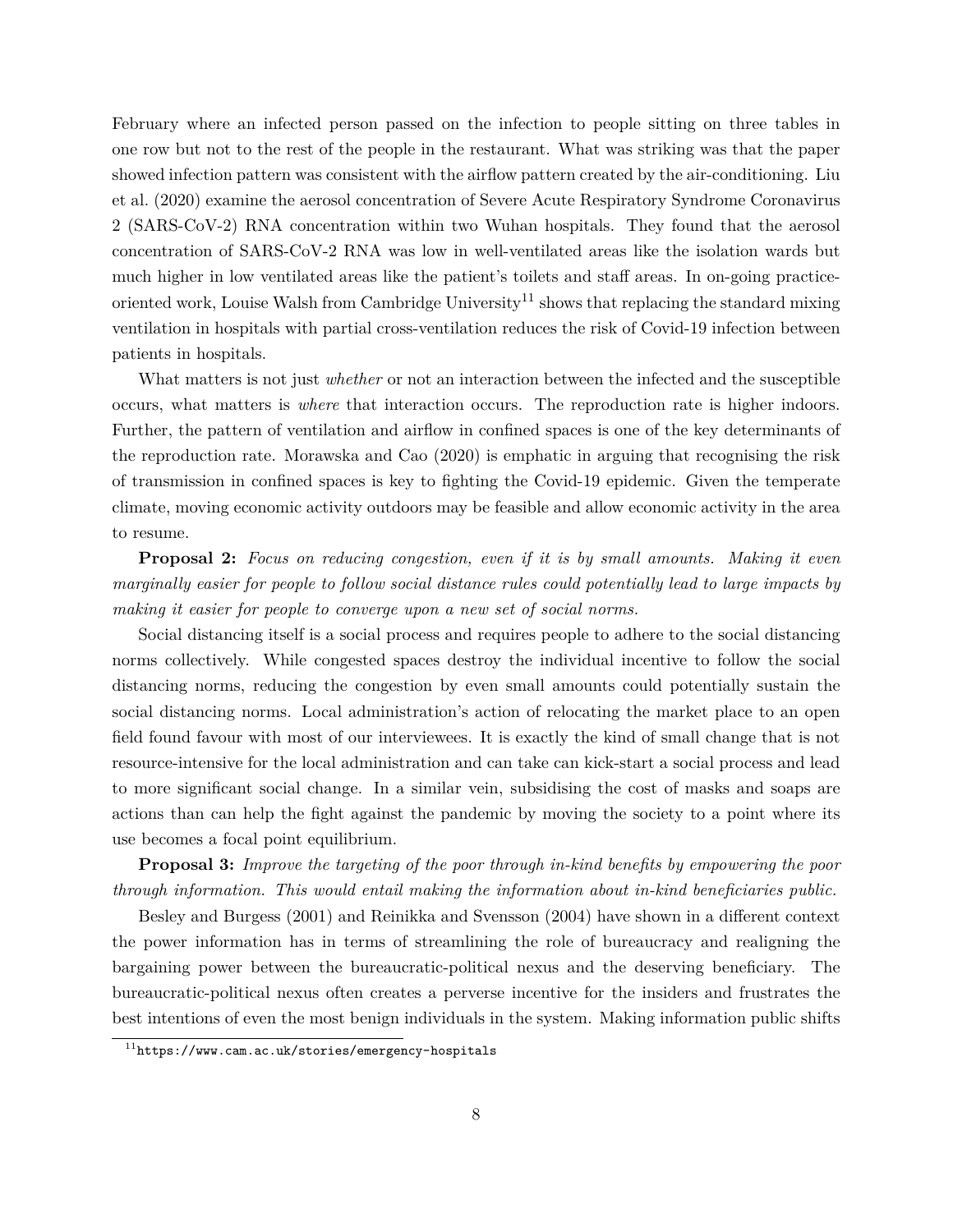this balance of power. The Government of Bangladesh has been struggling to target its poor and needy through its scheme to provide subsidised rice. One way to solve the problem would be to make the list of beneficiaries public.

Besley and Persson (2009) have shown in their work that crises offer an opportunity for institutional renewal. There is no reason why Bangladesh and other developing countries should let the opportunities of institutional renewal offered by this crisis go to waste.

## **References**

Bangladesh Bureau of Statistics (2013). District Statistics 2011, Dinajpur. Technical report.

- Besley, T. and Burgess, R. (2001). Political agency, government responsiveness and the role of the media. *European Economic Review*, 45(4-6):629–640.
- Besley, T. and Persson, T. (2009). The origins of state capacity: Property rights, taxation, and politics. *American economic review*, 99(4):1218–44.
- Blume, S. (2006). Anti-vaccination movements and their interpretations. *Social science & medicine*, 62(3):628–642.
- Cooper, R. (1999). *Coordination games*. Cambridge University Press.
- Dubé, E., Laberge, C., Guay, M., Bramadat, P., Roy, R., and Bettinger, J. A. (2013). Vaccine hesitancy: an overview. *Human vaccines & immunotherapeutics*, 9(8):1763–1773.
- Dugatkin, L. (1999). Cheating monkeys and citizen bees: The nature of cooperation in humans and animals.
- Hardin, G. (1968). The tragedy of the commons on science magazine edition 162.(13 december) p 1243-1248.
- Liu, Y., Ning, Z., Chen, Y., Guo, M., Liu, Y., Gali, N. K., Sun, L., Duan, Y., Cai, J., Westerdahl, D., et al. (2020). Aerodynamic analysis of sars-cov-2 in two wuhan hospitals. *Nature*, pages 1–6.
- Lu, J., Gu, J., Li, K., Xu, C., Su, W., Lai, Z., Zhou, D., Yu, C., Xu, B., and Yang, Z. (2020). Covid-19 outbreak associated with air conditioning in restaurant, guangzhou, china, 2020. *Emerging Infectious Diseases*, 26(7).
- Ministry of Health and Family Welfare (2020). National preparedness and response plan for covid-19, bangladesh. Link.
- Morawska, L. and Cao, J. (2020). Airborne transmission of sars-cov-2: the world should face the reality. *Environment International*, page 105730.